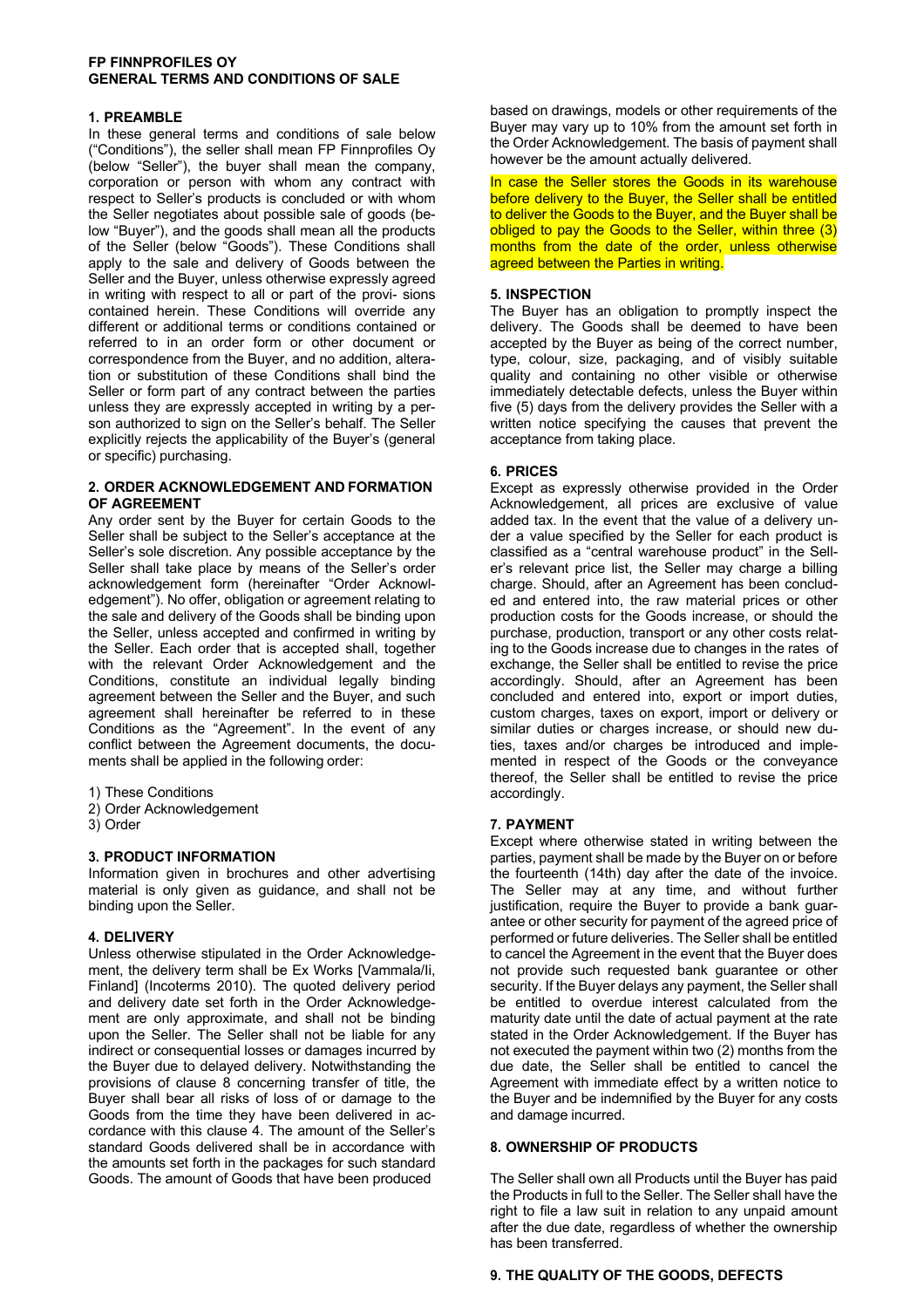## **FP FINNPROFILES OY GENERAL TERMS AND CONDITIONS OF SALE**

At any time within six (6) months after delivery, the Seller shall send new Goods free of charge to compen- sate any defective Goods, or grant a reasonable allow- ance on account of the non-conformity (where the price has been paid and received by the Seller), provided that:

a) the defects were not (in whole or in part) caused by improper use, and

b) the defects are found in the Seller's reasonable opinion to have arisen solely from the Seller's faulty design, workmanship or materials.

The Seller does not assume any responsibility for the Goods being fit for any particular purpose, unless otherwise expressly stated in writing by the Seller. The Buyer is entitled to make claims with respect to defect only if it can prove that the Goods were defective when the risk for the Goods passed from the Seller to the Buyer. The Seller's obligations set forth in this clause 9 are conditional upon the Buyer promptly notifying the Seller of any defects and, if required, promptly making the Goods available for correction. The Seller shall be given reasonable opportunity to investigate all claims regarding the Goods, and no Goods shall be returned to the Seller until after inspection and approval by the Seller and receipt by the Buyer of written shipping in- structions from the Seller. The Seller's responsibilities in the event of defect shall be limited to repairing or re- placing the Goods (at the Seller's option) or, at the Seller's option, granting a reasonable allowance on account of the nonconformity. In no other way shall the Seller be liable for any damages due to or with respect to a defect.

# **10. LIABILITY FOR DAMAGE CAUSED BY THE GOODS**

The Seller shall be liable for personal injury and damage to property only if it is shown that such injury or damage was caused by gross negligence or willful misconduct on the part of the Seller or others for whom the Seller is responsible. To the extent the Seller might incur product liability towards any third party, the Buyer shall indemnify the Seller as far as the Seller's liability has been limited in these Conditions.

# **11. LIMITATION OF LIABILITY**

The amount of damages payable by the Seller to the Buyer with respect to a certain Agreement shall at all times be limited to the value of the Goods delivered and paid under such Agreement. Notwithstanding any other provision of these Conditions, the Seller shall under no circumstances be liable for loss of production, loss of profit, loss of use, or any other consequential damages and/or indirect loss, whatever the cause may be.

## **12. RETURNS**

The Goods that are to be repaired or replaced in accordance with these Conditions shall be sent by the Buyer to a place instructed by the Seller at the Buyer's cost and responsibility. The Seller shall deliver the repaired or replaced Goods to the original place of delivery or, provided the freight and other costs don't exceed the original place of delivery, to a place instructed by the Buyer.

## **13. DRAWINGS, MODELS, TOOLS**

Subject to any right of a third party, all samples, specifications, drawings, models or other technical documents and other know-how of the Goods or related to the production of the Goods provided by the Seller to the Buyer are, and shall at all times remain, the sole and exclusive property of the Seller. The Buyer shall not have any right to use, copy, or assign such documents or know-how, or disclose such documents or know-how or any other related technical or commercial information to any third party without the prior written consent of the Buyer. Subject to any right of a third party, all drawings and models of the Goods or related to the production of the Goods provided by the Buyer to the Seller are, and shall at all times remain, the sole and exclusive property of the Buyer. Unless expressly prohibited in writing by the Buyer, the Seller shall be entitled to present the models and pictures of Goods to third parties. For avoidance of doubt, it is expressly professed herein that in addition to any and all inventions, knowledge, know- how, and works, whether patentable, copyrightable, or protected by any other intellectual property right or not, developed or generated by the Seller before or in the course of activities under any Agreement, in the event that any invention, knowledge, know-how or work is created or invented by the Seller to achieve the re- quirements specified by the Buyer, such shall be the invention, knowledge, know-how or work of the Seller. The Seller and the Buyer shall separately agree on tools to be acquired by the Seller in order to manufac- ture Buyer specific Goods. Such tools shall be the property of the Seller. The Buyer shall however pay a part of the costs of such tools in advance as separately agreed between the parties. The Seller may charge for such tools either in advance or in connection with the delivery of relevant Goods at the Seller's discretion. The Buyer shall pay for the tools accordingly. The Seller shall, notwithstanding any other provision of these Con- ditions and without prejudice to the Seller's other rights, be entitled to, without any compensation to the Buyer, use such tools and relevant documentation at its discre- tion for any purpose. In the event that the Buyer does not order relevant Goods within three (3) years from the original agreement by the parties for acquiring such tools, or from the previous order by the Buyer for rele- vant Goods, the Seller shall have the right to take the tools into its possession or dispose of such tools.

# **14. IPR INDEMNIFICATION**

The Buyer represents and warrants that the Goods that are based on the Buyer or the Buyer's customers or other associate's drawings, models or other require- ments do not infringe any intellectual property right of any third party, and that there does not exist other re- strictions that would prohibit the production and/or sale of such Goods. Should the Buyer become aware of any such potential infringement or restriction, the Buyer shall notify the Seller forthwith. Notwithstanding the above, the Buyer shall always indemnify and hold the Seller harmless from any cost, loss or damage arising out of any claim, demand, suit or proceedings against the Seller to the extent such demand, suit or proceeding alleges that Goods based on the Buyer or the Buyer's customers or other associate's drawings, models or other requirements infringes upon any intellectual prop- erty right of any third party or other restriction men- tioned above.